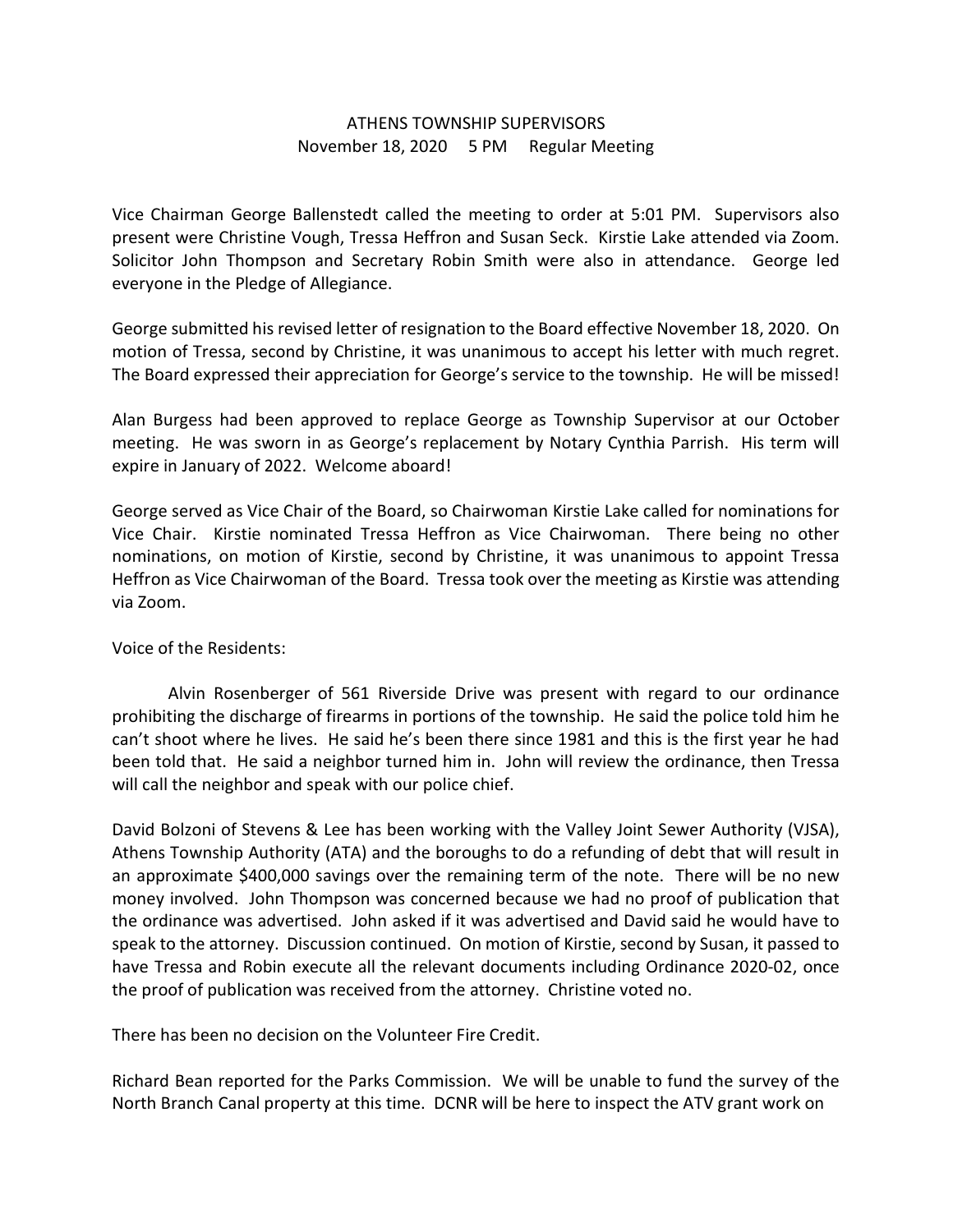Page Two Athens Township Supervisors November 18, 2020

Thursday the 19th. Cohen Law Group is performing the Spectrum franchise audit. The loan for the pond stands at \$105,880. The Athens Superintendent and the high school principal have not been able to walk the Dunkley Hill property yet. We have not heard anything on the Marcellus Legacy Grant, which is an 85% grant to resurface the park road. Still waiting for word on the Bradford County room tax grant for the overlook. We will also need to ask some of our local businesses and organizations to help us out financially. People are stealing the gaga pit balls. We will purchase 2 gaga balls and loan them out. Not for profit organizations will not have to leave the deposit. Individuals will need to leave a deposit of \$5 and their home address. We will place a sign on the pit to bring your own ball or pay a deposit at the township building. Round Top will close on November  $21^{st}$  for the season, and will reopen after big game hunting season if there is enough snow on the ground to cross country ski. Cathy Eckker has resigned from the Parks Commission. Richard has found someone to replace her. On motion of Alan, second by Tressa, it was unanimous to appoint Michelle Browning to fill the remainder of Cathy's position which expires July 1, 2022. The Park Commission will be taking the star to Round Top Friday, November 27<sup>th</sup>. Richard will contact the fire company.

Next was the Benjamin Ling 2-lot subdivision located on Pump Station Hill Road. Planning Commission recommends preliminary and final plan approval. All deficiencies have been met. Bruce Benish presented the plan to the Board, and there were no questions. On motion of Tressa, second by Christine, it was unanimous to grant preliminary and final plan approval to this subdivision, and to execute the Non-Building Waiver.

On motion of Kirstie, second by Susan, it passed to ratify the renewal of the emergency declaration through November 24, 2020. Christine voted no, and Alan abstained.

On motion of Tressa, second by Kirstie, it was unanimous to set the meeting dates and time for our 2021 meetings as the last Wednesday of every month at 5 PM, exceptions being November 17<sup>th</sup> and December 15, 2021.

It was decided to table the approval to advertise the budget until later in the meeting.

On motion of Tressa, second by Kirstie, it was unanimous to approve the renewal of Ed's annual membership in the National Association of State Floodplain Managers for \$165.

On motion of Kirstie, second by Susan, it was unanimous to ratify the reimbursement of \$206 to John Thompson from the Road C Fund for the recording of the Road C/King Road as-built drawings and other final paperwork at the Register and Recorder's Office at the County Court House.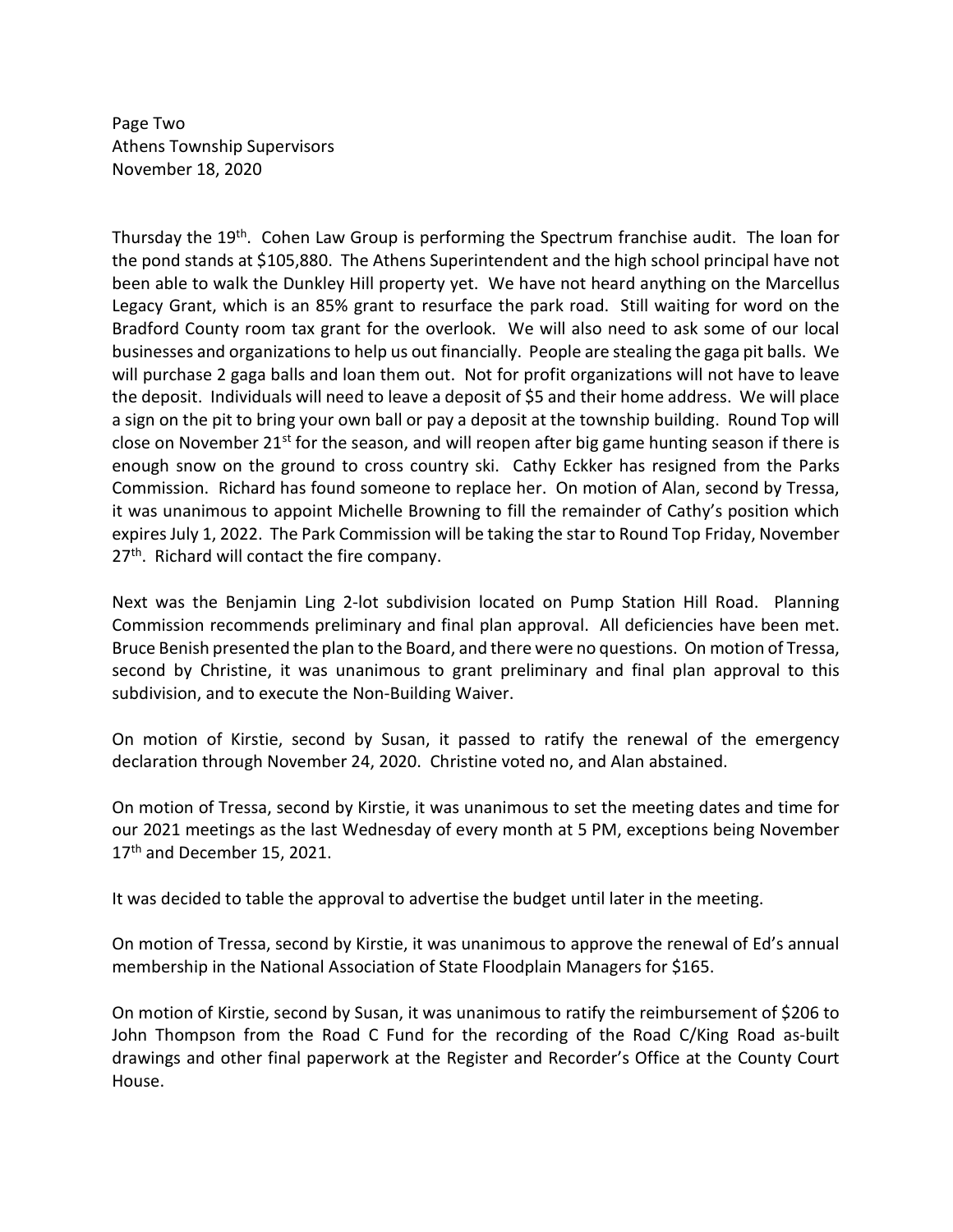Page Three Athens Township Supervisors November 18, 2020

On motion of Tressa, second by Christine, it was unanimous to vote for the slate of officers for the Bradford County Township Officers Association as presented on the ballot.

We will not renew our membership in the Greater Valley Chamber of Commerce for 2021.

John Thompson reviewed the DPW and the Police contracts for accuracy prior to signing and they are a mess. Discussion was held. John was directed to revise the contracts with the correct information, get with Roger to review them, and send the revised contracts to the Union for their approval. On motion of Christine, second by Tressa, it was unanimous to approve the extension of interim rates for the Health Insurance and HRAs until the new contracts are signed.

Due to COVID-19, we will not be able to hold our employee Christmas luncheon this year. We will invite those employees who would have received their milestone awards at the luncheon to our December 16<sup>th</sup> meeting at 5 PM. On motion of Christine, second by Alan, it was unanimous to have Robin purchase a \$250 gift certificate for our 25-year recipient.

Robin advised the Board that the bid is being awarded for the structural borings that will be used for design of the foundation of the new Thomas Avenue bridge. PennDOT anticipates the borings to start in late December or early January and will take about 2 weeks. The current bridge will not need to be closed for this work. Once the borings are complete they can prepare a foundation report that will allow them to move forward on the final structure design.

PennDOT sent a letter requesting input on their planned paving of Riverside Drive from Potter Road north to the NYS line. Susan will prepare something to be sent prior to their deadline of December 1<sup>st</sup>.

On motion of Kirstie, second by Alan, it was unanimous to approve the Bill of Sale for Salvage to Selective Insurance for our New Holland tractor that caught fire – accepting the \$19,489, which will be deposited into our Capital Reserve Fund to be allocated for a rear-mount mower.

The Stagecoach crushed stone invoice was discussed. It is over budget and Ruth questioned whether prevailing wage needed to be paid for the delivery of the stone. Ruth will also need to transfer \$93,640 to cover this invoice. Susan will get with Tim Robson to clarify these issues. On motion of Tressa, second by Alan, it was unanimous to table this issue and table the transfer of funds until our December 7, 2020 meeting to get everything clarified.

Discussion was held on the Sunnyfield Drive paving invoice from Bishop Brothers. This invoice is also over budget. We have no prevailing wage certification or asphalt certification, and still need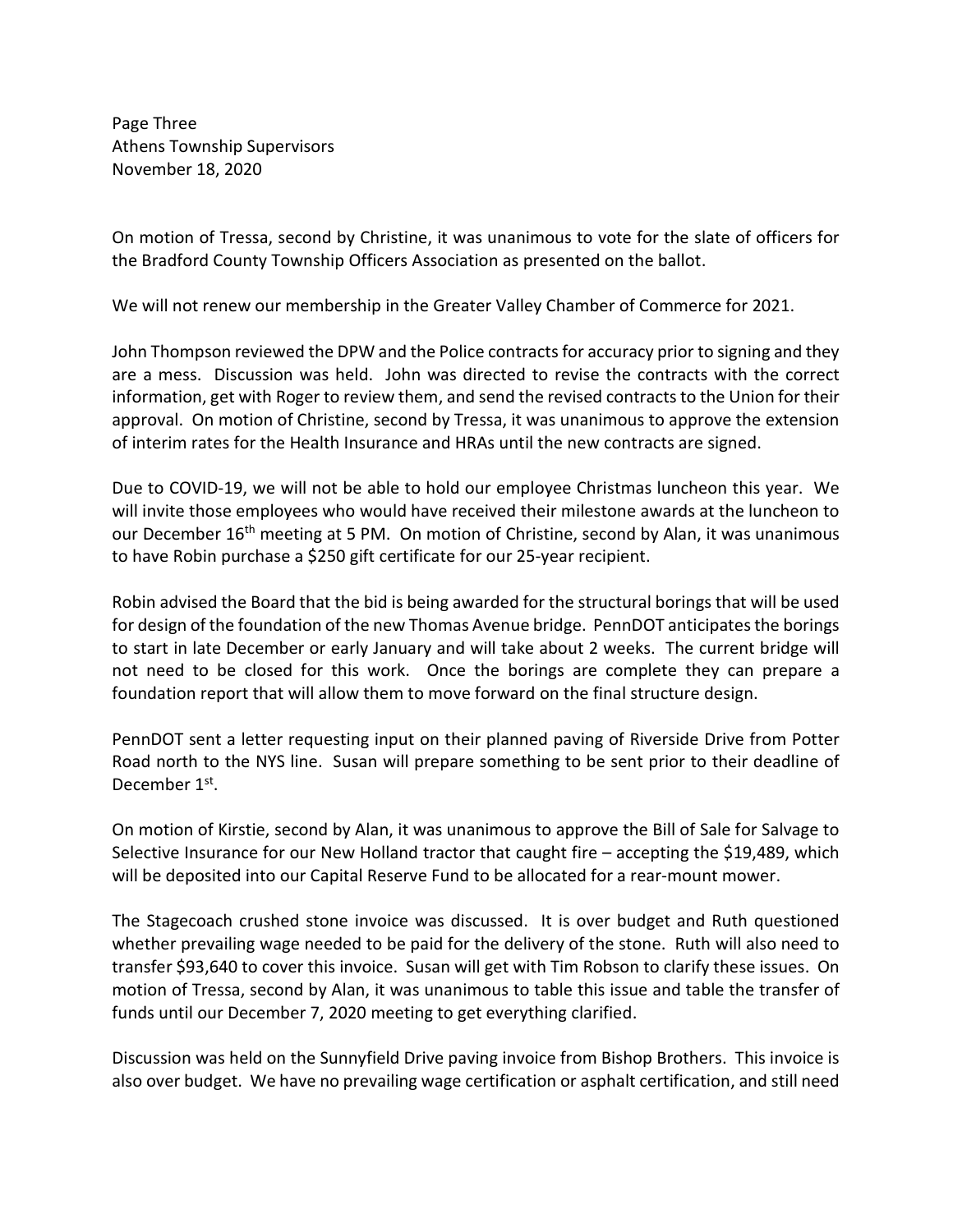Page Four Athens Township Supervisors November 18, 2020

material/weigh slips. Ruth also needs to know what portion will be paid from Liquid Fuels and what portion from Act 13? On motion of Alan, second by Kirstie, it was unanimous to table this until our December 16<sup>th</sup> meeting.

On motion of Kirstie, second by Tressa, it was unanimous to pay the Bristol invoice with the overage for the Meadowlark Drive project as Tim Robson has signed off that the overage will be reimbursed from the Dirt and Gravel Road Program.

On motion of Kirstie, second by Susan, it was unanimous to pay the monthly bills as presented. A complete listing of revenues and expenditures is on file in the office of the Treasurer.

On motion of Tressa, second by Christine, it was unanimous to approve the minutes of October 28<sup>th</sup> and November 10, 2020 as written.

On motion of Tressa, second by Kirstie, it passed to approve the minutes of November 2, 2020 as written. Susan abstained as she was unable to attend.

On motion of Christine, second by Kirstie, it was unanimous to accept the monthly reports as presented.

Vice Chairwoman Heffron took the Board into executive session at 6:40 PM for personnel and pending litigation. The regular meeting reconvened at 7:22 PM.

On motion of Kirstie, second by Tressa, it was unanimous to appoint Matt Wayman as a Zoning Hearing Alternate for a term to expire September 9, 2022.

Tressa, Kirstie, Robin and Ruth will meet on December  $8<sup>th</sup>$  at 4 PM to conduct interviews for Robin's replacement.

On motion of Kirstie, second by Alan, it was unanimous to give Robin, Ed and Cindy a 2.25% raise for 2021 and the same amount as last year for Ed and Cindy's clothing allowances; to recommend to the auditors that Susan also receive a 2.25% raise and the same amount for her clothing allowance as last year; that the DPW employees and Police Officers receive raises as per their respective contracts, and that Ruth receive a pay grade raise of \$10,895 for 2021.

On motion of Tressa, second by Susan, it was unanimous to have Robin advertise the proposed 2021 budget for adoption at our December 16, 2020 meeting.